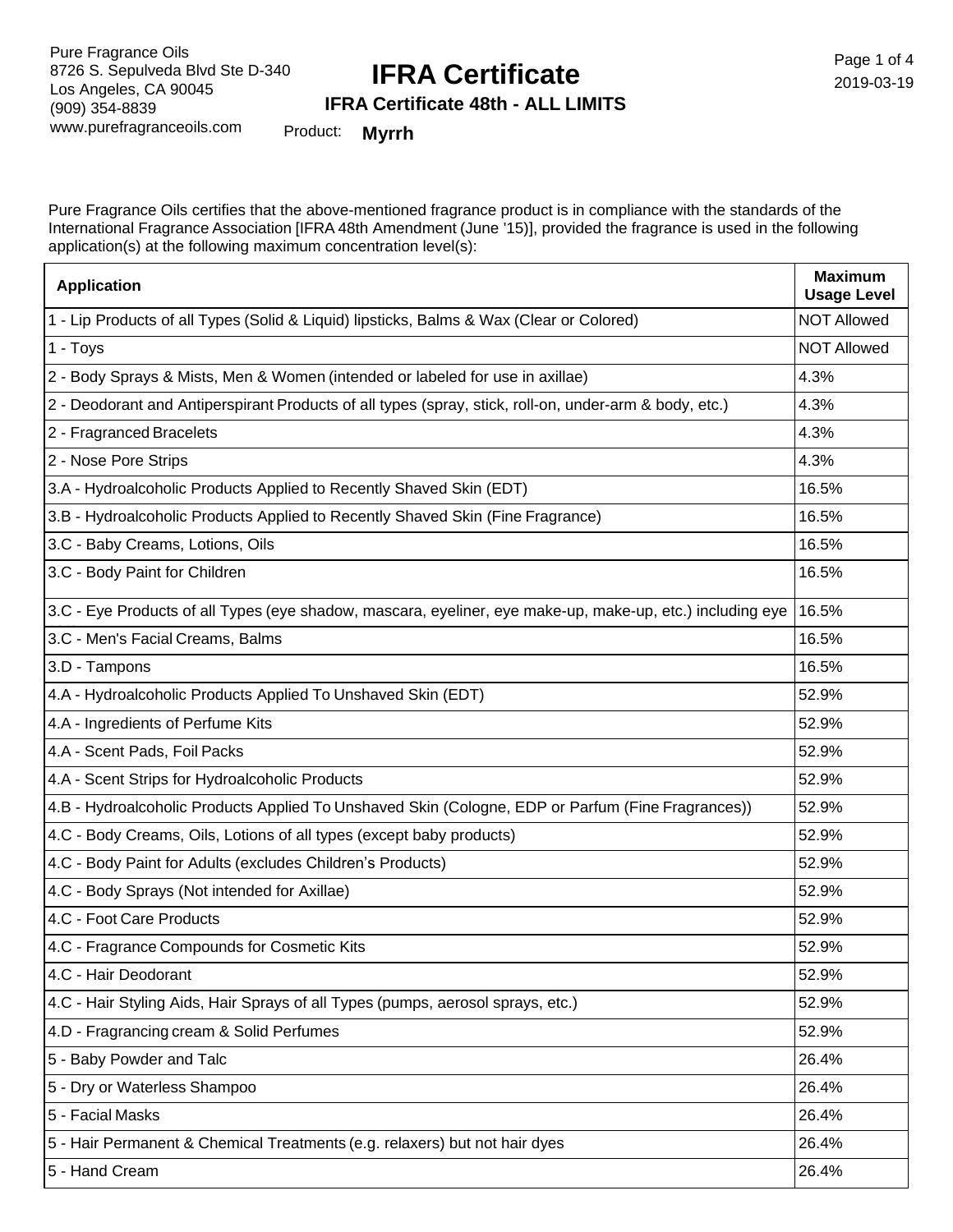#### **IFRA Certificate**

**IFRA Certificate 48th - ALL LIMITS**

Product: **Myrrh**

| <b>Application</b>                                                                                                | <b>Maximum</b><br><b>Usage Level</b> |
|-------------------------------------------------------------------------------------------------------------------|--------------------------------------|
| 5 - Hand sanitizers                                                                                               | 26.4%                                |
| 5 - Wipes or Refreshing Tissues for Face, Neck, Hands, Body                                                       | 26.4%                                |
| 5 - Women's Facial Creams/Facial Make-up                                                                          | 26.4%                                |
| 6 - Mouthwash, Including Breath Sprays                                                                            | <b>NOT Allowed</b>                   |
| 6 - Toothpaste                                                                                                    | <b>NOT Allowed</b>                   |
| 7.A - Baby Wipes                                                                                                  | 9.9%                                 |
| 7.A - Intimate (Feminine) Wipes                                                                                   | 9.9%                                 |
| 7.A - Toilet Wipes                                                                                                | 9.9%                                 |
| 7.B - Insect Repellent (intended to be applied to the skin)                                                       | 9.9%                                 |
| 8.A - Hair Styling Aids Non-Spray of all types (mousse, gels, leave-in conditioners)                              | 66.2%                                |
| 8.A - Make-up Removers of all types (not including face cleansers)                                                | 66.2%                                |
| 8.A - Nail Care                                                                                                   | 66.2%                                |
| 8.A - Powders & Talcs, All Types (Except baby Powders & Talcs)                                                    | 66.2%                                |
| 8.B - Hair Dyes                                                                                                   | 66.2%                                |
| 9.A - Bath Gels, Foams, Mousses, Salts, Oils & other products added to bathwater                                  | No Restriction                       |
| 9.A - Body Washes of all types (including baby washes) & Shower Gels of all Type                                  | No Restriction                       |
| 9.A - Conditioner (Rinse-Off)                                                                                     | No Restriction                       |
| 9.A - Depilatory, all (including Body Waxes for mechanical hair removal)                                          | No Restriction                       |
| 9.A - Face Cleansers of all types (washes, gels, scrubs, etc.)                                                    | No Restriction                       |
| 9.A - Shampoos of all types (including baby shampoos)                                                             | No Restriction                       |
| 9.A - Shaving Creams of all types (stick, gels, foams, etc.)                                                      | No Restriction                       |
| 9.A - Soap Liquid & Bar (Toilet Soap)                                                                             | No Restriction                       |
| 9.B - Feminine Hygiene - Pads & Liners                                                                            | No Restriction                       |
| 9.B - Toilet Paper                                                                                                | No Restriction                       |
| 9.B - Wheat Bags                                                                                                  | No Restriction                       |
| 9.C - Air fresheners sprays (incl. Room Sprays, Aerosols & Pump; excl. deodorant, hair styling aids, &<br>animal) | No Restriction                       |
| 9.C - Facial Tissues, Napkins & Paper Towels                                                                      | No Restriction                       |
| 10.A - Dry Cleaning Kits                                                                                          | 82.7%                                |
| 10.A - Fabric Softeners of all types including fabric softener sheets                                             | 82.7%                                |
| 10.A - Hand Dishwashing Detergent including concentrates                                                          | 82.7%                                |
| 10.A - Handwash Laundry Detergents of all types including concentrates                                            | 82.7%                                |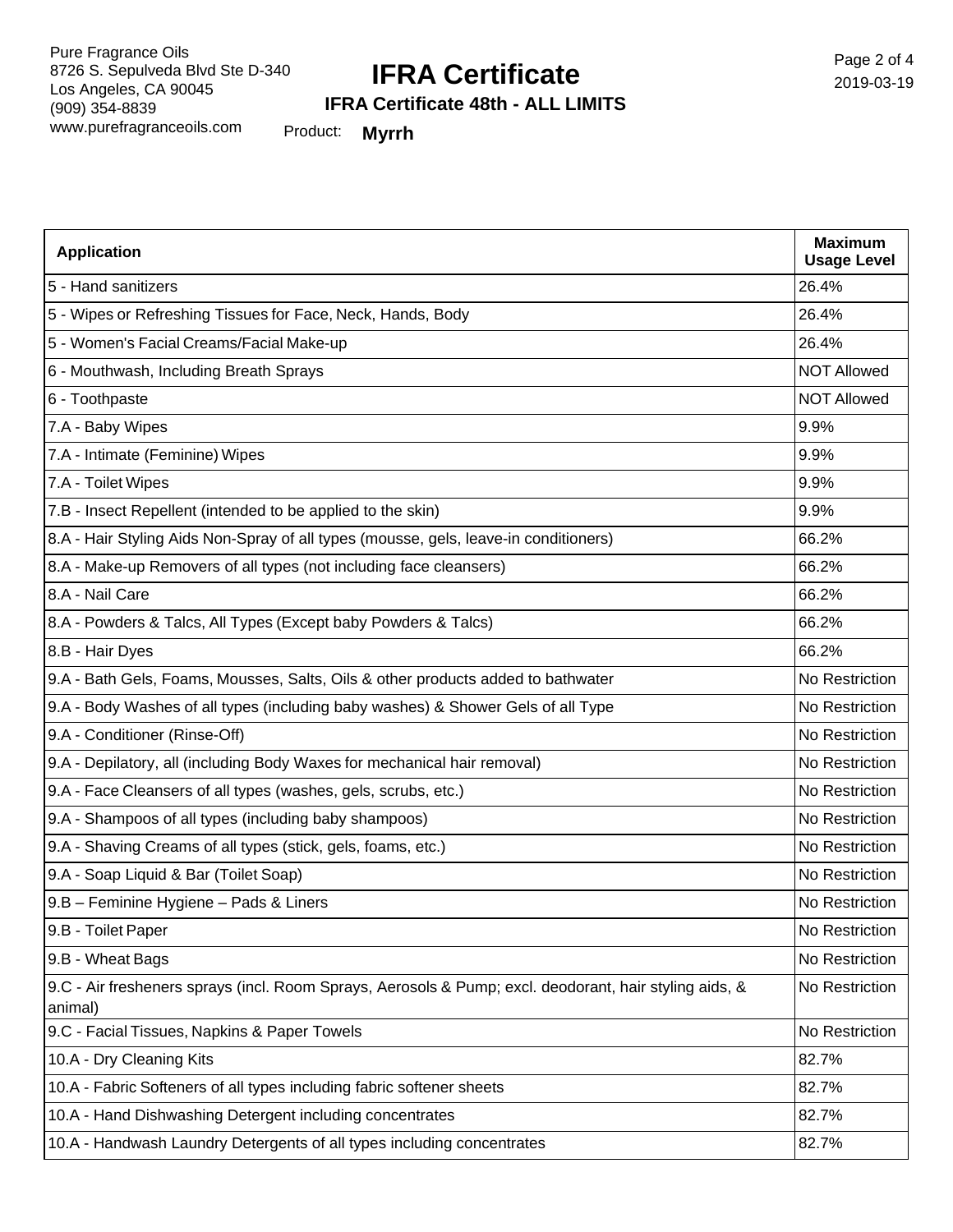## **IFRA Certificate**

**IFRA Certificate 48th - ALL LIMITS**

Product: **Myrrh**

| <b>Application</b>                                                                                                                     | <b>Maximum</b><br><b>Usage Level</b> |
|----------------------------------------------------------------------------------------------------------------------------------------|--------------------------------------|
| 10.A - Hard Surface Cleaners (Bathroom & Kitchen Cleansers & Furniture polish, etc.)                                                   | 82.7%                                |
| 10.A - Machine Wash Laundry Detergent & Bleach (liquids, powders, tablets, etc.) including laundry bleach<br>and concentrates          | 82.7%                                |
| 10.A - Other Household Cleaning Products (fabric, soft surface & Carpet Cleaners)                                                      | 82.7%                                |
| 10.A - Shampoos for pets                                                                                                               | 82.7%                                |
| 10.B - Diapers                                                                                                                         | 82.7%                                |
| 10.B - Scented Gloves or Socks                                                                                                         | 82.7%                                |
| 10.B - Toilet seat wipes                                                                                                               | 82.7%                                |
| 11 - Air Delivery Systems (Automated or with Manual Activator) with no contact with dispensing port.                                   | No Restriction                       |
| 11 - Air Fresheners (Solids, Liquid or Closed systems). Excluding Manual Deliver Room Spray Products                                   | No Restriction                       |
| 11 - All Non-Skin, or incidental skin, Contact                                                                                         | No Restriction                       |
| 11 - Animal sprays & Cat Litter                                                                                                        | No Restriction                       |
| 11 - Candles                                                                                                                           | No Restriction                       |
| 11 - Concentrated Aerosol Air Fresheners for metered systems                                                                           | No Restriction                       |
| 11 - Deodorizers/Maskers not intended for skin contact (Fabric drying machine deodorizers, carpet powders) No Restriction              |                                      |
| 11 - Floor Wax                                                                                                                         | No Restriction                       |
| 11 - Fuels & Paints                                                                                                                    | No Restriction                       |
| 11 - Insecticides (mosquito coil, paper, electrical, for clothing) excluding aerosols                                                  | No Restriction                       |
| 11 - Joss Sticks, Incense, Crystals/Stones, Blotters, Sachets & Fragrance Lamp Ring                                                    | No Restriction                       |
| 11 - Liquid Air Freshener Refills (Cartridge & Non-Cartridge Systems)                                                                  | No Restriction                       |
| 11 - Machine Dishwash detergent and deodorizers                                                                                        | No Restriction                       |
| 11 - Machine only Laundry Detergent (e.g. liquitabs)                                                                                   | No Restriction                       |
| 11 - Odored Distilled Water (that can be added to steam irons)                                                                         | No Restriction                       |
| 11 - Plastic Articles (excluding toys)                                                                                                 | No Restriction                       |
| 11 - Reed Diffusers & Liquid Refills (Cartridge & Non-Cartridge Systems)                                                               | No Restriction                       |
| 11 - Scent delivery systems using dry air technology that releases a fragrance without sprays, aerosols or<br>heated oils              | No Restriction                       |
| 11 - Scent Pack                                                                                                                        | No Restriction                       |
| 11 - Scratch and Sniff                                                                                                                 | No Restriction                       |
| 11 - Shoe Polishes                                                                                                                     | No Restriction                       |
| 11 - Toilet Blocks                                                                                                                     | No Restriction                       |
| 11 - Treated Textiles (starch sprays, fabric treated with fragrance after wash, deodorizers for textiles, tights<br>with moisturizers) | No Restriction                       |